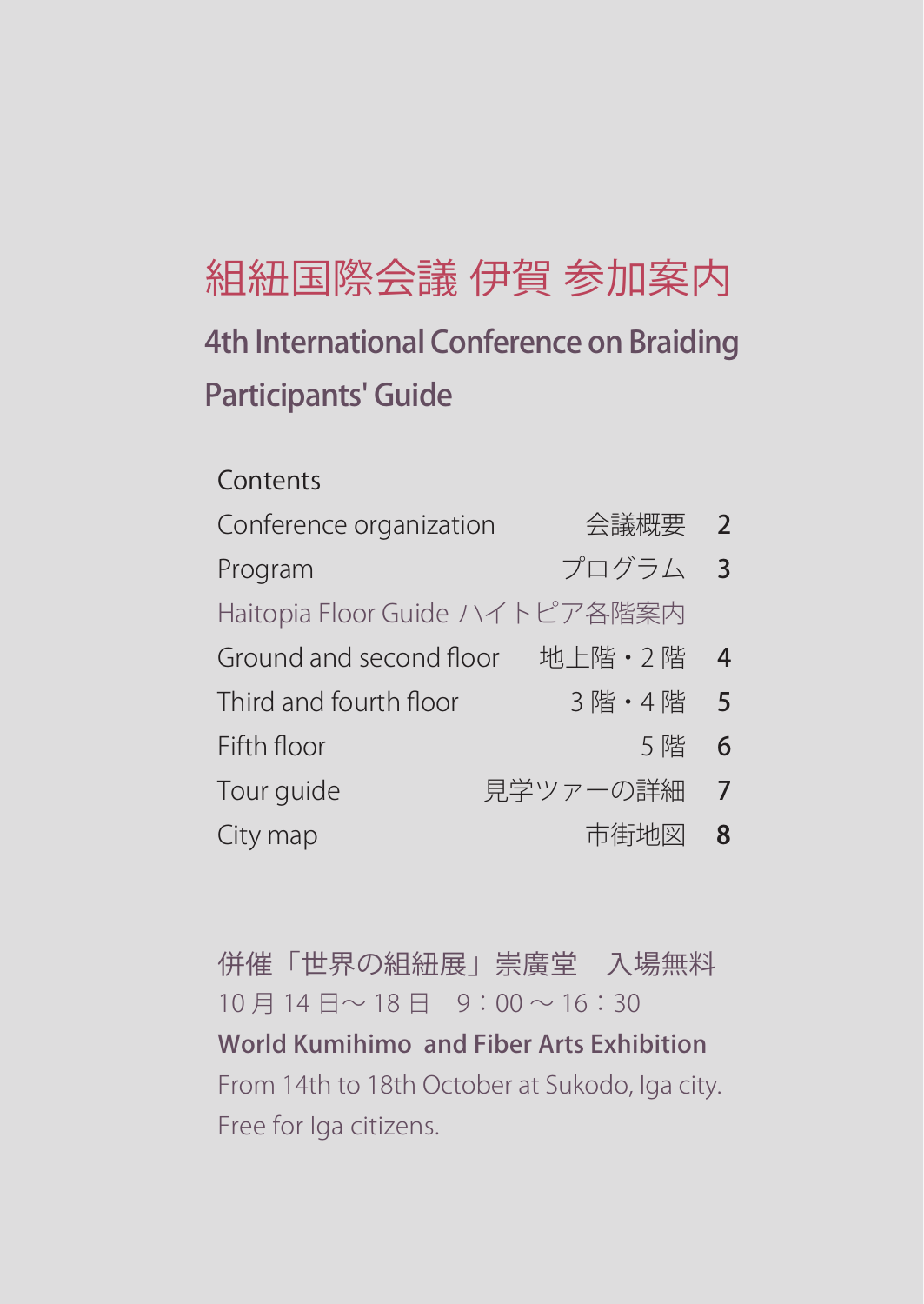| Date                       | 会期   | ■ 14-18 October 2019                                                                                                                                                                                                                                                                                                                                                                                                                                                                                                                                                                                      |                                                            |                                                                                                                                 |
|----------------------------|------|-----------------------------------------------------------------------------------------------------------------------------------------------------------------------------------------------------------------------------------------------------------------------------------------------------------------------------------------------------------------------------------------------------------------------------------------------------------------------------------------------------------------------------------------------------------------------------------------------------------|------------------------------------------------------------|---------------------------------------------------------------------------------------------------------------------------------|
| Venue                      | 会場   | - Haitopia Iga<br>ハイトピア伊賀<br>· Sukodo<br>史跡旧崇廣堂                                                                                                                                                                                                                                                                                                                                                                                                                                                                                                                                                           | 518-0873 Japan<br>518-0873 Japan                           | 500 Marunouchi, Iga city, Mie prefecture<br>78-1 Marunouchi, Iga city, Mie prefecture                                           |
| Co-chair                   | 座長   | • Koichi Hirosawa<br>廣澤浩一<br>■ Makiko Tada<br>多田牧子                                                                                                                                                                                                                                                                                                                                                                                                                                                                                                                                                        | Director of the Kumihimo Society and                       | President of the Kumihimo Society and<br>president of Iga-Ueno Tourist Association<br>lecturer of Kyoto Institute of Technology |
| Co-organizer               | 共催   | - The Kumihimo Society<br>• The Braid Society<br>American Kumihimo Society<br>۰.<br>Iga City<br>ш<br>· Iga Cultural City Association                                                                                                                                                                                                                                                                                                                                                                                                                                                                      |                                                            | 組紐・組物学会<br>ブレイド協会 (英国)<br>米国組紐協会(米国)<br>伊賀市<br>伊賀市文化都市協会                                                                        |
| <b>Selection Committee</b> |      |                                                                                                                                                                                                                                                                                                                                                                                                                                                                                                                                                                                                           |                                                            |                                                                                                                                 |
| Workshop                   | 実技講習 | • Makiko Tada<br>Debbie Richardson<br>· Giovanna Imperia                                                                                                                                                                                                                                                                                                                                                                                                                                                                                                                                                  | Japan<br><b>UK</b><br><b>USA</b>                           | 多田牧子<br>デビー・リチャードソン<br>ジョバンナ・インペリア                                                                                              |
| Exhibition                 | 展示会  | · Makiko Tada<br>• Tamaki Takagi<br>• Susan J Foulkes                                                                                                                                                                                                                                                                                                                                                                                                                                                                                                                                                     | Japan<br>Japan<br>UK                                       | 多田牧子<br>高木たまき<br>スーザン・フォークス                                                                                                     |
| <b>Technical staff</b>     | 担当   | • Shinsaku Tada<br>Kyoko Yoshiba<br>• Yuko Yoshida<br>Mayako Kikuchi<br>· Miyako Inoda                                                                                                                                                                                                                                                                                                                                                                                                                                                                                                                    | Secretary<br>Translator<br>Party<br>Reception<br>Treasurer | 多田眞作<br>吉波京子<br>吉田有夫子<br>菊池摩耶子<br>猪田宮子                                                                                          |
| Constituency               | 支援団体 | $\overline{\phantom{a}}$ $\overline{\phantom{a}}$ $\overline{\phantom{a}}$ $\overline{\phantom{a}}$ $\overline{\phantom{a}}$ $\overline{\phantom{a}}$ $\overline{\phantom{a}}$ $\overline{\phantom{a}}$ $\overline{\phantom{a}}$ $\overline{\phantom{a}}$ $\overline{\phantom{a}}$ $\overline{\phantom{a}}$ $\overline{\phantom{a}}$ $\overline{\phantom{a}}$ $\overline{\phantom{a}}$ $\overline{\phantom{a}}$ $\overline{\phantom{a}}$ $\overline{\phantom{a}}$ $\overline{\$<br>• Yoshino Gypsum Art Foundation<br>• Mie Prefecture<br>Hamanaka, Co, Ltd.<br>· DyDo DRINCO, Inc.<br>· SIOS Corporation |                                                            | 全国税理士共栄会文化財団<br>吉野石膏美術振興財団<br>三重県<br>ハマナカ株式会社<br>ダイドードリンコ株式会社<br>サイオス株式会社                                                       |

#### 組紐・組物学会

#### 京都工芸繊維大学大学院 先端ファイブロ科学 大谷研内 〒 606-8585 京都市左京区 松ヶ崎御所海道町 Tel/Fax: (075)724-7904 E-mail: inoda@kit.ac.jp www.kumihimo-society.org

### The Kumihimo Society

Ohtani Lab. Advanced Fibro Science, Graduate School of Kyoto Institute of Technology Gosho-Kaido-Cho, Matsugasaki, Sakyo-ku, Kyoto 606-8585 Japan E-mail: secretary@braids2019.org www.kumihimo-society.org www.braids2019.org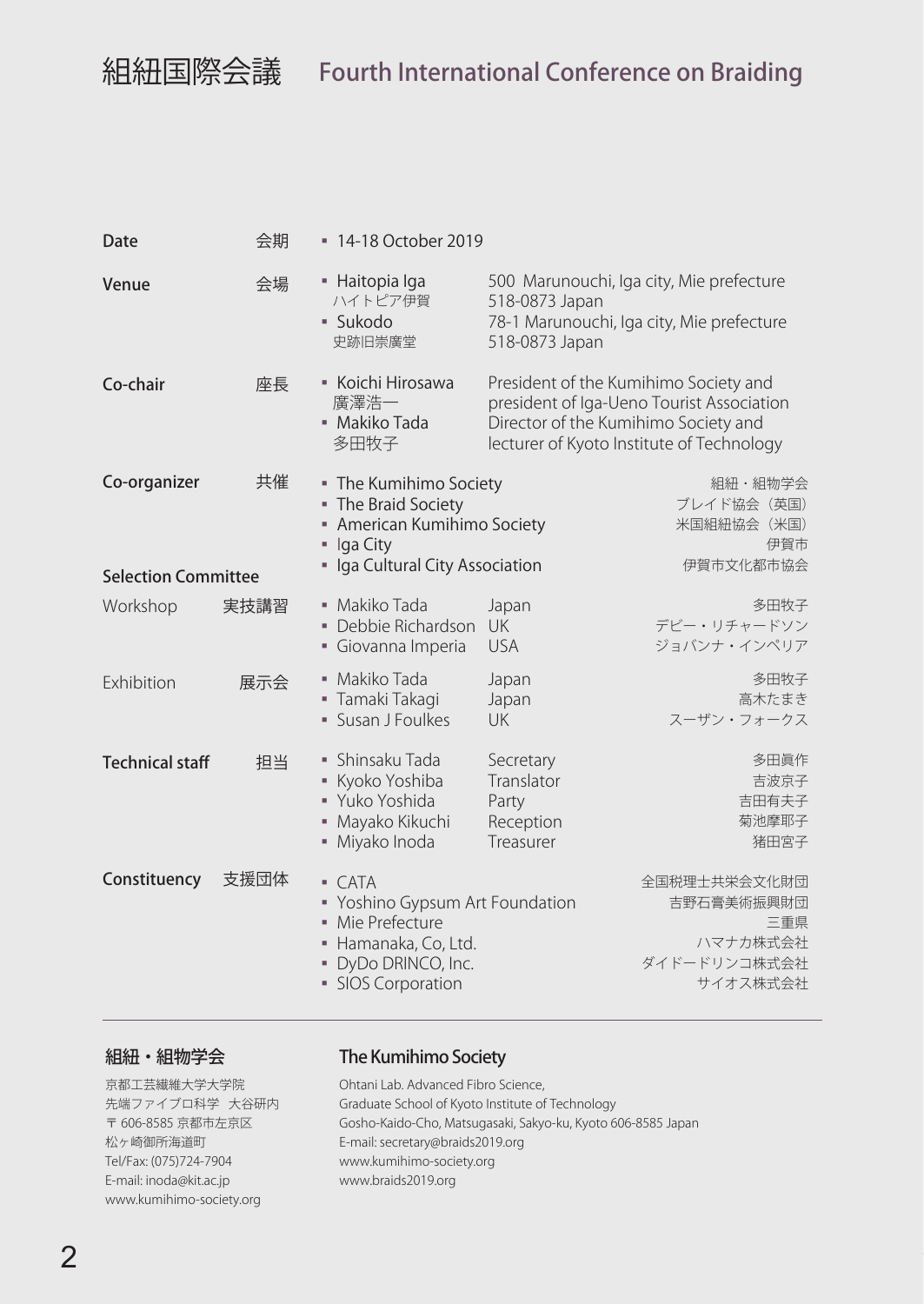

|                   | <b>Registration and tour</b><br>departure                                                                                                                     | Workshop                                                                      | Keynote, Evening talk and<br>Bazaar                               | <b>Exhibition</b>                                                        |
|-------------------|---------------------------------------------------------------------------------------------------------------------------------------------------------------|-------------------------------------------------------------------------------|-------------------------------------------------------------------|--------------------------------------------------------------------------|
|                   | 受付と見学会出発<br>Haitopia 1F                                                                                                                                       | ワークショップ<br>Haitopia 3F, 4F and 5F                                             | 講演会と即売会<br>Haitopia 3F and 5F                                     | 「世界の組紐展」<br>Sukodo 1F 崇廣堂                                                |
| 13<br>Sun         | 13:00-17:00<br>受付<br>Registration                                                                                                                             | 会場設営                                                                          | 会場設営                                                              | 13:00-17:00<br>展示準備<br>Installation                                      |
| $(\Box)$          |                                                                                                                                                               |                                                                               |                                                                   | 18:00-20:00<br>Welcome wine party<br>Sukodo garden<br>歓迎ワインパーティ<br>崇廣堂庭園 |
| 14<br>Mon         | 8:00-18:00<br>Registration 受付                                                                                                                                 | 10:00-16:00<br>3K, 3D1, 3P1, 3W1, 4L1,                                        | 8:30-9:00 Opening address<br>開会式                                  | 9:00-21:00<br>Exhibition 作品展示                                            |
| (月)               | 16:10-17:00<br>Iga Kumihimo studio visit<br>伊賀組紐工房見学 (廣澤)                                                                                                     | 4Ka1, 5S, 5B1, 5M1, 5M2,<br>5M3, 5T1, 5W1                                     | 9:00-9:45 Keynote 1<br><b>Jennie Parry</b>                        | Artists' Illumination<br>in the garden                                   |
|                   |                                                                                                                                                               | Coffee & tea break<br>Ninja bento lunch                                       | Coffee & tea break<br>17:15-19:15 Bazaar 即売会                      | 照明アーティストによ<br>る展示                                                        |
| 15<br>Tue         | $9:00 - 18:00$<br>Registration<br>受付                                                                                                                          | 10:00-16:00<br>3KF, 3D2, 3D3, 3W1, 4L2,                                       | 9:00-9:45 Keynote 2<br>Reiko Sudo                                 | 9:00-16:30<br>作品展示<br>Exhibition                                         |
| (火)               | 16:10-17:00<br>Iga Kumihimo studio visit                                                                                                                      | 4Ka2, 5S, 5B1, 5M2, 5M3,<br>5M4, 5T1, 5W1, 3O                                 | Coffee & tea break<br>17:15-18:00 Evening talks                   | 11:00-16:00 (30 min)<br>Upcycle Kumihimo                                 |
|                   | 伊賀組紐工房見学(廣澤·<br>前沢)                                                                                                                                           | Coffee & tea break<br><b>Buffet lunch</b>                                     | Joy Boutrup and Gil Dye                                           | open workshop                                                            |
| 16<br>Wed<br>(7K) | 9:00-16:30<br>Bus tour to Iga highlands and MIHO MUSEUM<br>伊賀高原「メナード青山リゾート」と「MIHO MUSEUM」見学バス・ツァー<br>17:00-18:00<br>lga Kumihimo studio visit 伊賀組紐工房見学(廣澤·前沢) | 9:00-16:30<br>Exhibition<br>作品展示                                              |                                                                   |                                                                          |
| 17<br>Thu         | $9:00 - 18:00$<br>Registration<br>10:00-16:30                                                                                                                 | 10:00-16:00<br>3P2, 3M1, 3P3, 3W2,<br>4L3,4P1, 5D1, 5B2, 5M5,                 | 9:00-9:45 Keynote 3<br><b>Susan Faulkes</b><br>Coffee & tea break | $9:00 - 16:30$<br>作品展示<br>Exhibition                                     |
| (木)               | Invited bus tour for the 5M6, 5FB, 5T2, 5W2<br>registered accompanied                                                                                         |                                                                               | 17:15-19:15<br>Bazaar 即売会                                         |                                                                          |
|                   | persons 同伴者対象の<br>伊賀地場産業現場見学会<br>(伊賀市主催)                                                                                                                      | Coffee & tea break<br><b>Buffet lunch</b>                                     |                                                                   |                                                                          |
|                   | 16:10-17:00<br>Iga Kumihimo studio visit<br>伊賀組紐工房見学 (廣澤)                                                                                                     |                                                                               |                                                                   |                                                                          |
| 18                | $9:00 - 12:00$                                                                                                                                                | 10:00-16:00                                                                   | 9:00-9:45 Keynote 4                                               | 9:00-16:30                                                               |
| Fri               | Registration                                                                                                                                                  | 3P2, 3M2, 3P3, 3W3, 4L3,<br>4P1, 5O, 5B2, 5M5, 5M6,                           | <b>Makiko Tada</b><br>Coffee & tea break                          | Exhibition<br>作品展示<br>16:30-17:00                                        |
| (金)               |                                                                                                                                                               | 5FB, 5T2, 5W2                                                                 | 17:00-17:45 Evening talks                                         | Removal 展示撤収                                                             |
|                   |                                                                                                                                                               | Coffee & tea break<br><b>Buffet lunch</b><br>18:00-20:00<br>Farewell party 5F | Katia Johansen<br><b>Ruth McGregor</b>                            |                                                                          |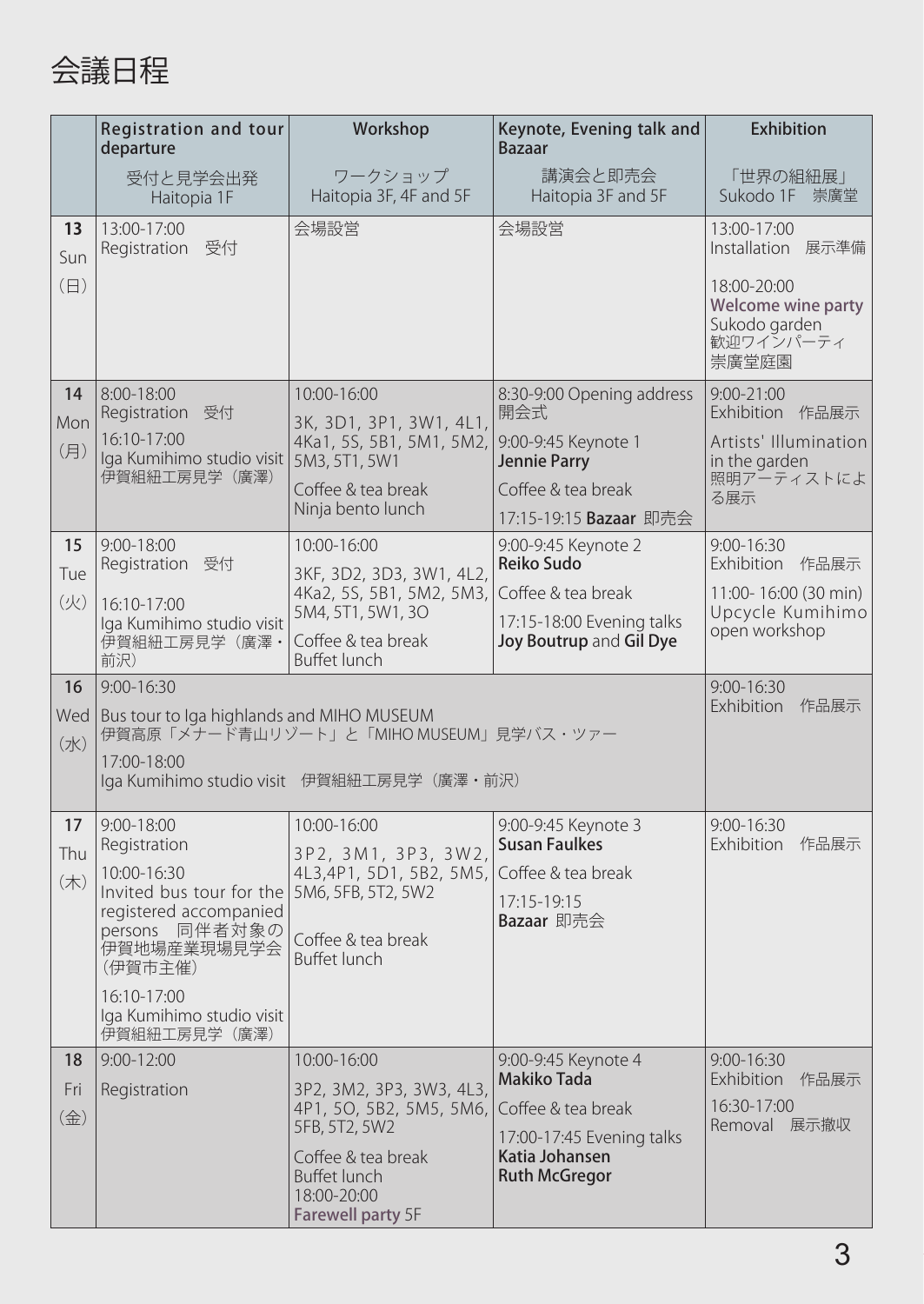# ハイトピア地上階・2 階

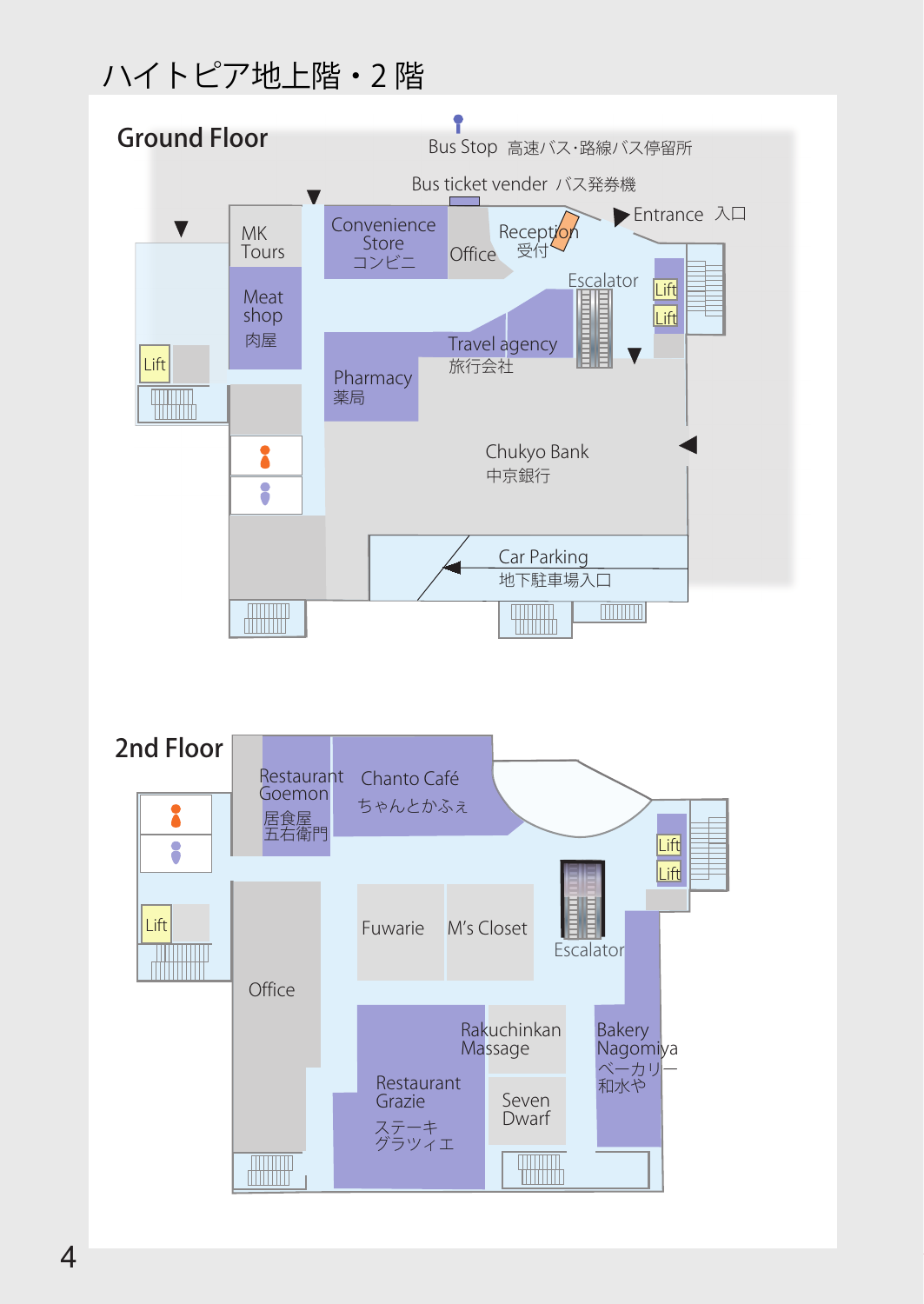# ハイトピア 3・4 階

Workshop classroom 実技講習教室案内



|           | 14                                        | 15                                            | 17                                     | 18                                     |
|-----------|-------------------------------------------|-----------------------------------------------|----------------------------------------|----------------------------------------|
| Cafeteria | Lunch, Coffee & Tea break                 |                                               |                                        |                                        |
|           | Bazaar                                    | Lecture                                       | Bazaar                                 | Lecture                                |
| Room 3    | <b>3K</b> Knotting<br>Carol Wang          | <b>3KF</b> Kumi-Felt<br><b>Helen Vonow</b>    | <b>3P2</b> Ply-Split<br>Errol N. Pires | <b>3P2</b> Ply-Split<br>Errol N. Pires |
| Room 4    | 4L1 Loop Braiding<br>Jean Leader          | <b>3D3</b> Disk & Plate<br><b>Bob Galivan</b> | <b>5W2</b> Weaving<br>Inge Dam         | <b>5W2</b> Weaving<br>Inge Dam         |
| Room 5    | <b>3P1</b> Ply-Split<br>Barbara J. Walker | <b>5M4</b> Marudai<br>Rebecca Combs           | <b>3P3</b> Ply-Split<br>Julie Hedges   | <b>3P3</b> Ply-Split<br>Julie Hedges   |
| Room 6    | <b>3W1</b> Weaving<br>John Mullarkey      | <b>3W1</b> Weaving<br>John Mullarkey          | <b>3W2</b> Weaving<br>Ruth MacGregor   | <b>3W3</b> Weaving<br>Tamaki Takagi    |



|        | $\overline{14}$                         | - 57                                    | -17                                            | -18                                            |
|--------|-----------------------------------------|-----------------------------------------|------------------------------------------------|------------------------------------------------|
| Room 7 | <b>5S</b> Sprang<br>Carol James         | <b>5S</b> Sprang<br>Carol James         | <b>4L3</b> Loop Braiding<br><b>Joy Boutrup</b> | <b>4L3</b> Loop Braiding<br><b>Joy Boutrup</b> |
| Room 8 | <b>3D1</b> Disk & Plate<br>Hiroko Oiima | <b>3D2</b> Disk & Plate<br>Hiroko Ojima | <b>4P1</b> Ply-Split<br>Marijk Dekkers         | <b>4P1</b> Ply-Split<br>Marijk Dekkers         |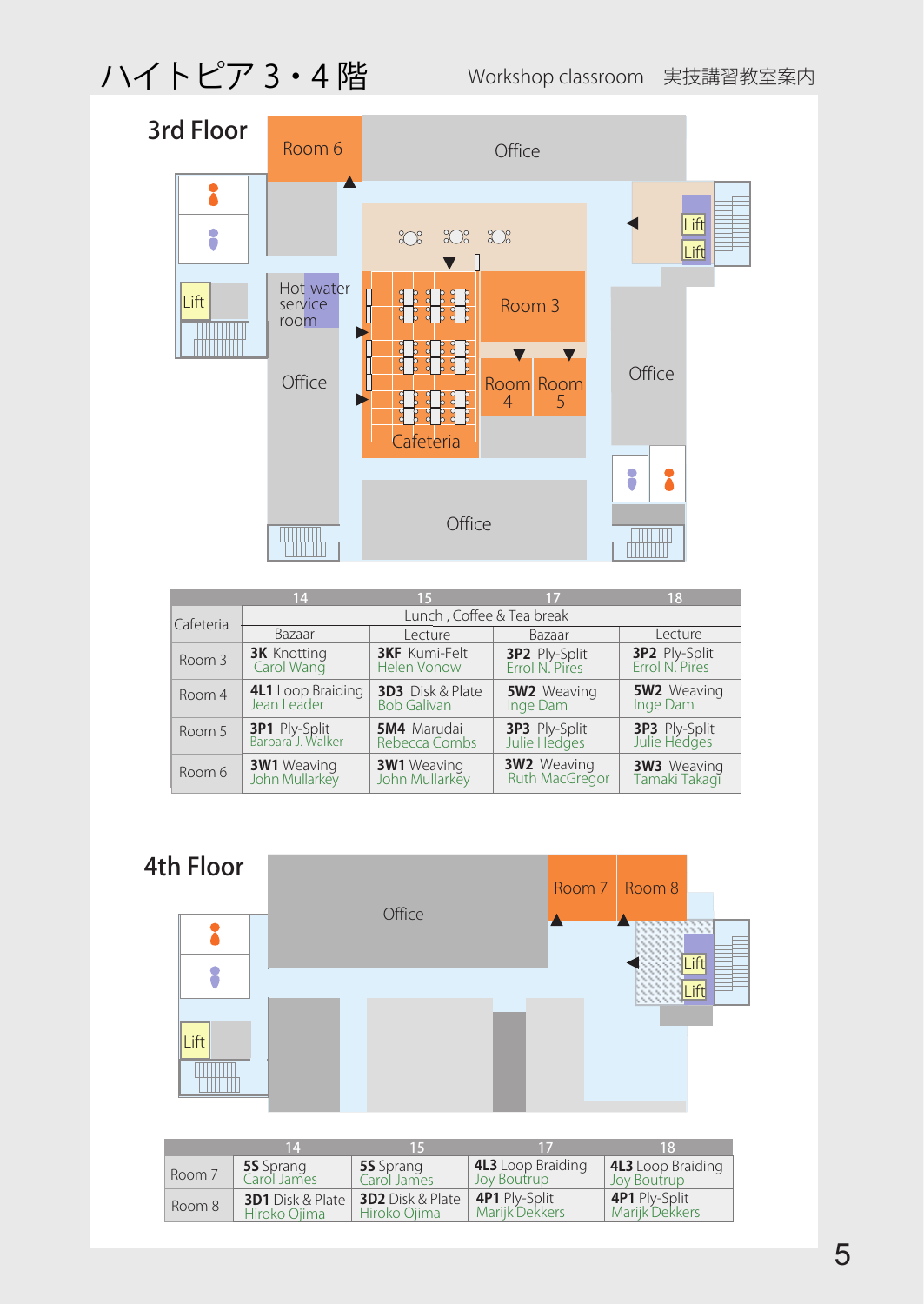

|         | 14                                 | 15                                      | 17                               | 18                               |
|---------|------------------------------------|-----------------------------------------|----------------------------------|----------------------------------|
| Room 9  | <b>5B1</b> Bobbin Lace             | <b>5B1</b> Bobbin Lace                  | <b>5FB</b> Free end              | <b>5FB</b> Free end              |
|         | Gill Dye                           | Gill Dye                                | Katia Johansen                   | Katia Johansen                   |
| Room 10 | <b>5M1</b> Marudai<br>Yuko Yoshida | <b>4L2</b> Loop braiding<br>Masumi Tada | <b>5M5</b> Marudai<br>Anna Sparr | <b>5M5</b> Marudai<br>Anna Sparr |
| Room 11 | <b>5W1</b> Weaving                 | <b>5W1</b> Weaving                      | <b>5B2</b> Bobbin Lace           | <b>5B2</b> Bobbin Lace           |
|         | Susan Foulkes                      | Susan Foulkes                           | <b>Kim Davis</b>                 | <b>Kim Davis</b>                 |
| Room 12 | <b>5M3</b> Marudai                 | <b>5M3</b> Marudai                      | <b>3M1</b> Marudai               | <b>3M2</b> Marudai               |
|         | Giovanna Imperia                   | Giovanna Imperia                        | John Whitley                     | <b>Bob Galivan</b>               |
| Room 13 | <b>5M2</b> Marudai                 | <b>5M2</b> Marudai                      | <b>5M6</b> Marudai               | <b>5M6</b> Marudai               |
|         | Adrienne Gaskell                   | Adrienne Gaskell                        | Jacqui Carey                     | Jacqui Carey                     |
| Room 14 | <b>5T1</b> Takadai                 | <b>5T1</b> Takadai                      | <b>5T2</b> Takadai               | <b>5T2</b> Takadai               |
|         | Michael Hattori                    | Michael Hattori                         | Jennie Parry                     | Jennie Parry                     |
| Room 15 | Keynote                            | Keynote                                 | Keynote                          | Keynote                          |
|         | (morning)                          | (morning)                               | (morning)                        | (morning)                        |
| Room 16 | <b>4Ka1</b> Karakumidai            | <b>4Ka1</b> Karakumidai                 | <b>5D1</b> Disk & Plate          | <b>Art 50</b>                    |
| Gallery | Makiko & M. Tada                   | Makiko Tada                             | <b>Shirley Berlin</b>            | Lyn and Barbara                  |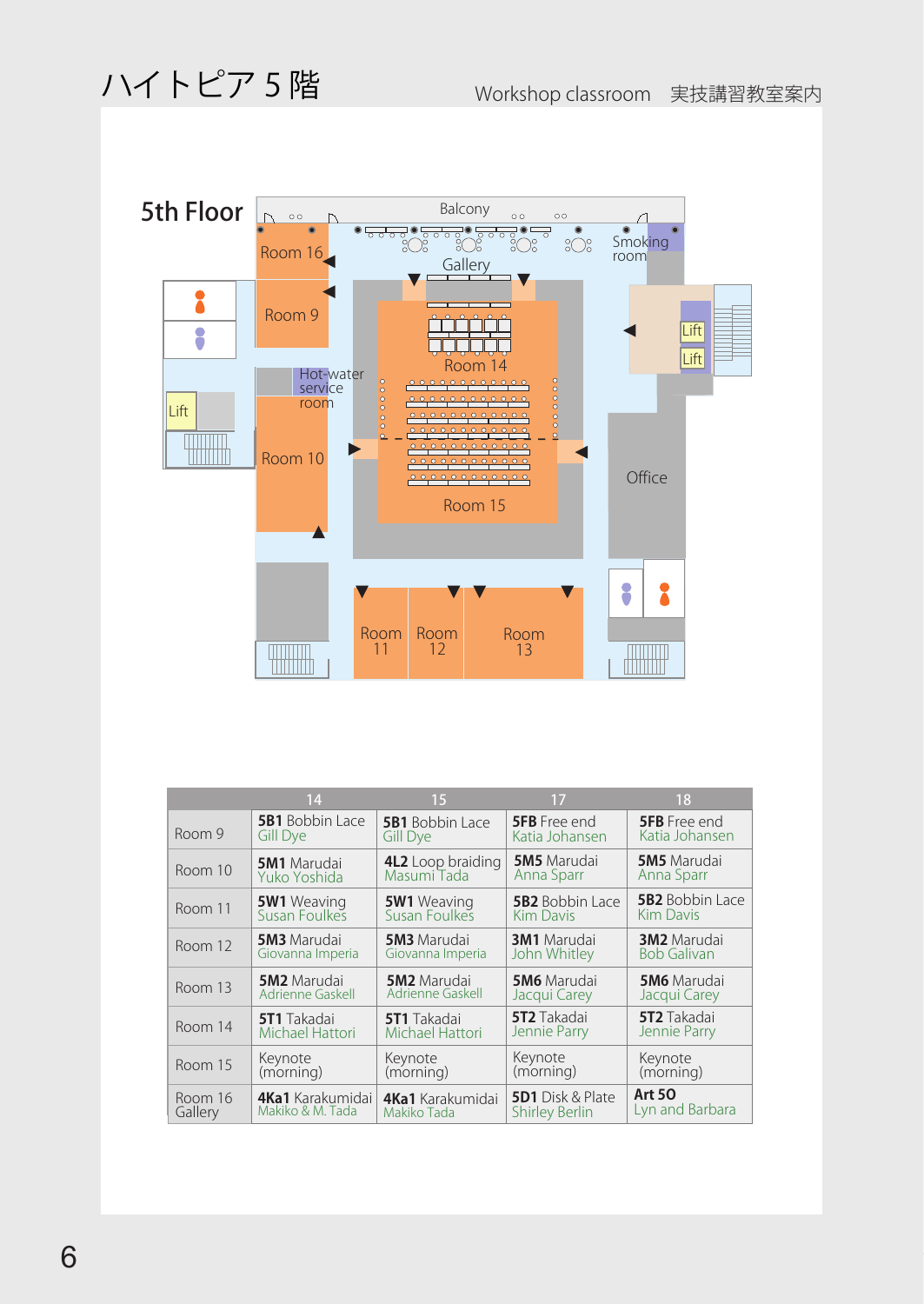

## Specific Tour guide

## Conference bus tour

The Menard Aoyama Resort provides a variety of lunch and relaxation facilities, among which Soba and Onsen need to be explained for biginners.

#### How to enjoy Soba

Soba is a traditional Japanese noodle made of buckwheat flour and wheat flour. A hot soba is eaten in a soup and cold sofa by dipping in a sauce. Cold soba comes on a bamboo tray Zaru, and cut laver seaweed to put on the noodle before dipping. Also add green onion and wasabi into the sauce then dip a little in the sauce. Some noise may be mede during sucking soba and source together. It is acceptable as an exceptional case only for soba.

#### How to enjoy Onsen

First, wash your body and head with soap and shampoo, and rinse completely. A face towel may be with you for a masking or wiping face if necessary. Soak your body in the hot water in the bath and relax. The face towel is always your side but outside of the bath. Exit the bath and go back to the changing room after drying yourself with towel Cool yourself gradually and wear the clothes. Attention to the temperature difference between you and the outdoor. If you find an open-air bath, try it as it is more comfortable.

## Iga local business inspection tour

The Iga local government will invite the registered accompanied persons another bus tour on 17th daytime inspecting the Iga local business sites including Iga-ware studio Nagatanien, Iga brewery (tasting) Wakaebisu and organic foods theme park (lunch) Mokumoku Firm. Iga-city would like to know your opinions how the Iga local business appeals to overseas. Members are requested to respond to the on-line questionnaire survey via braids 2019 web site by 15 November 2019.

## Iga Kumihimo studio visit

On 14th, 15th, 16th and 17th, two groups of each 15 members will visit Hirosawa studio, the old-established Kumihimo studio in Iga, and Maesawa factory working with braiding machines by turns. These two sites are in working distance of 7 minutes from Haitopia. Time of tour departure varies according to the last event of the day. See page 3. Also Maesawa factory runs only on 15th and 16th.